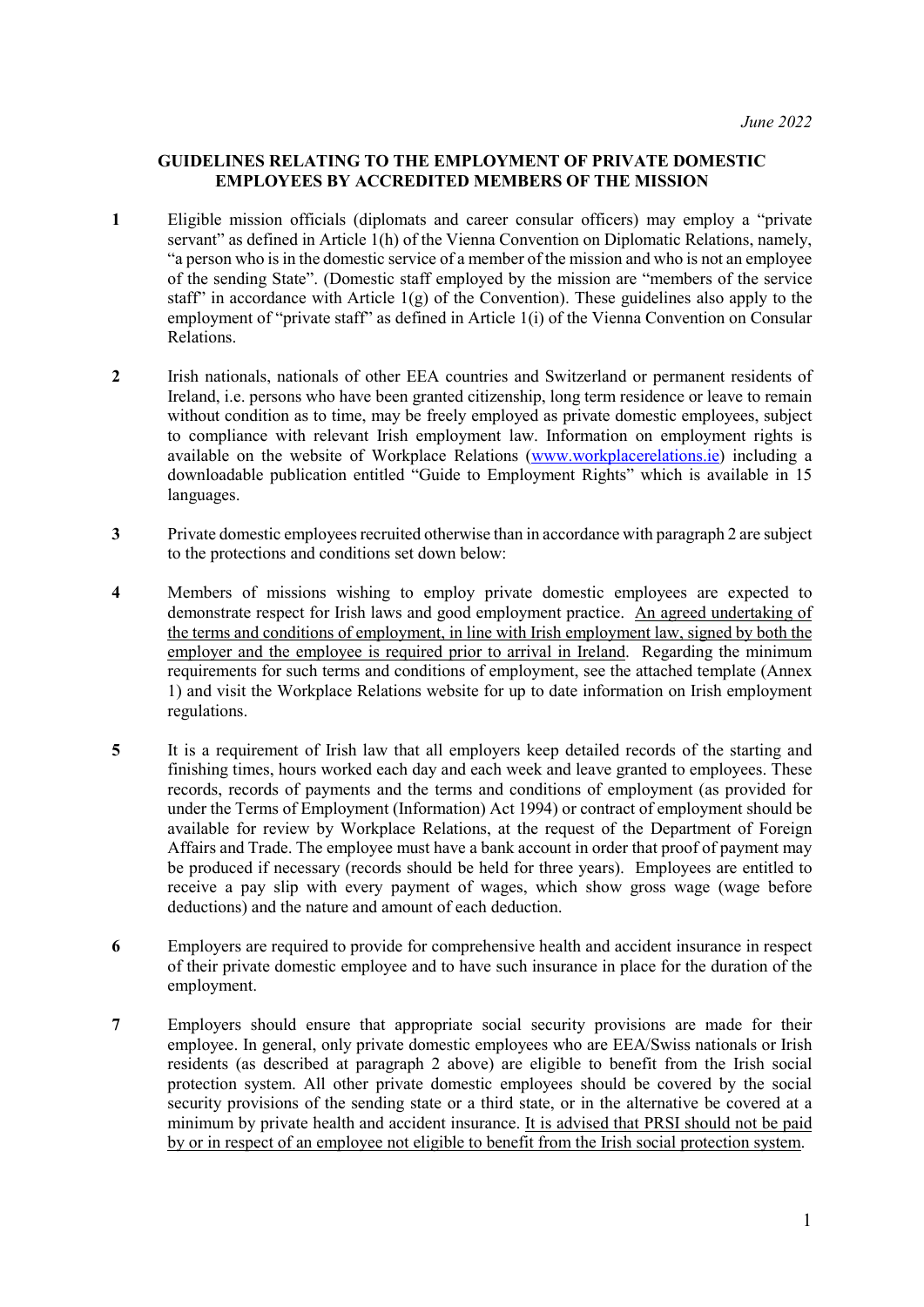**8** Prospective employees must be over 21 years of age and must not be related to the employer or his/her spouse. Family members, comprising the spouse of the private domestic employee; unmarried children under the age of 21 who live with their parents and unmarried children between the ages of 21 and 25 who are living with their parents and are in full-time education in an Irish educational institution shall be entitled to join the employee in Ireland under the Vienna Conventions.

## **Application procedure:**

- **9** In order to employ private domestic employees who are not either EEA/Swiss nationals or permanent residents of Ireland, prior authorisation is required. Initial communication in all cases should be to the Department of Foreign Affairs and Trade via the local Irish Embassy (or Honorary Consulate) in the country where the applicant is residing.
- **10** The application for a private domestic employee to come to Ireland should in all cases be made under cover of a Third Party Note (TPN) from the relevant Foreign Ministry (a notification form under Article 10 of the Vienna Convention should only be provided once an application has been approved and the private domestic employee has arrived in Ireland). The TPN should contain the following information:
	- (a) full details of the employee, including name, address and date of birth.
	- (b) confirmation that health and accident insurance for the employee has been arranged;
	- (c) confirmation that the employee's passport and visa will be in the sole possession of the employee;
	- (d) confirmation that the employer will be responsible for making provision for sufficient funds to enable the employee to return to their country of permanent residence after completing their duties and/or after their employment has expired;
	- (e) confirmation that the agreed undertaking has been made available to the employee in a language s/he understands.

A signed copy of the agreed undertaking of terms and conditions of employment (see Annex 1) should be attached to the TPN as should a photocopy of the applicant's passport information page and any other pages with stamps and/or visas.

**11** Once the application has been submitted, the applicant should present to the nearest Irish Embassy by appointment for a brief interview, at which they will be informed of their rights. If an application is deemed to be in order, a TPN confirming the approval of the application for the domestic employee to come to Ireland shall be issued by the relevant Irish Embassy.

## **12 Visa/entry requirements**

- (a) Where the applicant is from a visa required country, an online visa application should be made as soon as confirmation of approval has been received from the relevant Irish Embassy, in accordance with paragraph 11, at [www.inis.gov.visas.ie.](http://www.inis.gov.visas.ie/) A successful applicant will be issued with the relevant visa.
- (b) Where the applicant is from a non visa-required country, initial contact with Irish immigration will be on arrival at the airport/port of entry. The applicant will need to be in possession of a copy of the TPN and supporting documents referred to in paragraph 10, and the TPN confirming approval referred to in paragraph 11, to present to the Immigration Officer if requested.

## **13 Duration of stay and relevant immigration procedures**

(a) After the private domestic employee has arrived in Ireland, the relevant sending state Embassy must submit the standard notification pursuant to Article 10 of the Vienna Convention to the